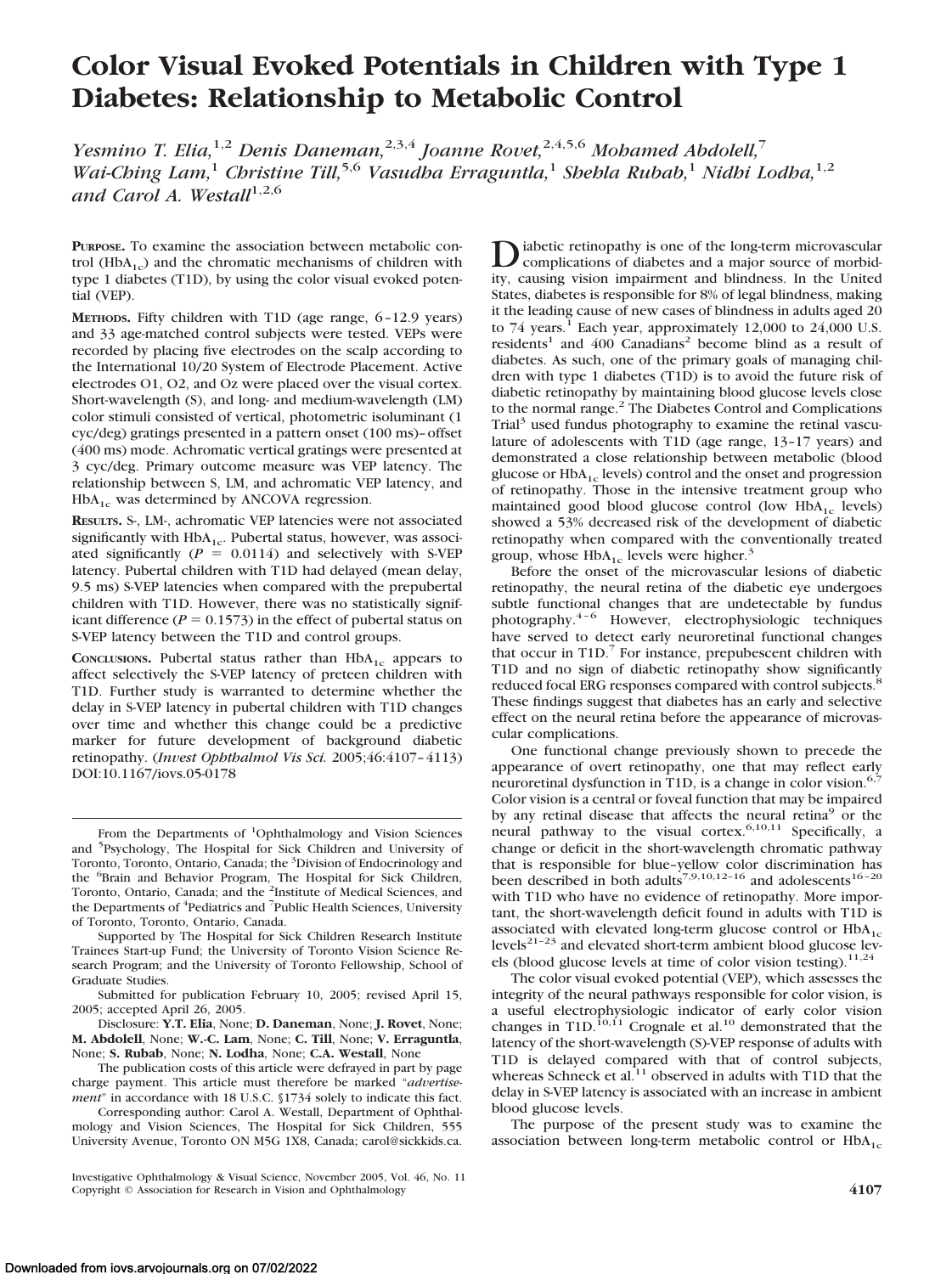levels and the chromatic mechanisms in preteen children with T1D, by using the color VEP technique. The latency of the color VEP was the primary outcome measure of the study.

# **METHODS**

#### **Subjects**

Fifty children with T1D were recruited from the Diabetes Clinic at The Hospital for Sick Children (Sick Kids) in Toronto, Canada and 44 met the inclusion criteria. Inclusion criteria were diagnosis of T1D, age between 6 and 12.9 years (mean,  $9.1 \pm 1.9$  [SD]), and duration of diabetes between 1 and 7 years (mean,  $3.6 \pm 2.1$ ). Exclusion criteria were background diabetic retinopathy (BDR), hemoglobinopathy, inherited or acquired color defects or ocular abnormalities, and any medication or medical condition that affects the retina. Thirty-three age-matched typically developed children or control subjects (mean age,  $9.1 \pm 1.8$  years) were also recruited, to permit exploratory data analysis.

Approval for this study was obtained from the Research Ethics Board at Sick Kids. Parents and/or guardian(s) signed informed consent to confirm their child's participation in the study, whereas children older than 7 years provided oral and written assent. The study was conducted in accordance with the tenets of the Declaration of Helsinki.

#### **Vision Examination**

Vision was assessed in the Visual Electrophysiology Unit (VEU), Department of Ophthalmology and Vision Sciences, Sick Kids. All children with and without T1D had visual acuities correctable to 20/20 or better. Children with and without T1D had normal scores on the clinical color vision tests: H-R-R Pseudoisochromatic Plates (Hardy, Rand and Rittler, 1991) and Mollon Reffin Minimalist.<sup>25,26</sup> Ophthalmoscopy revealed no retinal abnormalities in children without T1D, and refractive errors ranged from  $-2.50$  to  $+2.50$  D in subjects with T1D and from  $-3.25$  to  $+3.50$  D in those without.

Seven-field stereo color fundus photographs were used to determine whether children with T1D had BDR. Photographs were graded according to the modified Airlie House classification system used in the Early Treatment Diabetic Retinopathy Study.27 Five children with T1D had BDR: microaneurysms, hemorrhages, and cotton wool spots. Of these five children, one had a history of nephrotic syndrome and another was receiving L-thyroxine (0.1 mg) for hypothyroidism. All five children with BDR therefore were excluded. Another child without BDR was also receiving L-thyroxine (0.1 mg) for hypothyroidism, but was not excluded from the study. No other ocular conditions or systemic conditions that affect vision were found in children with T1D.

### **Pubertal Status**

Pubertal status was assessed both in children with and in those without diabetes by means of a physical development self-rating questionnaire based on the Tanner stages of sexual maturity.<sup>28</sup> The pubertal-assessment questionnaire was scored as follows: Tanner stage 1 was considered prepubertal, whereas Tanner stage 2 and higher represented onset of puberty. Breast development independent of pubic hair status determined pubertal status on the female questionnaire, whereas the most advanced stage of development, either pubic hair or genital development or testicular size, determined pubertal status on the male questionnaire.

#### **Metabolic Control**

The most recent  $HbA_{1c}$  measurements (i.e.,  $HbA_{1c}$  measurement taken on day of color VEP testing) were obtained from the Sick Kids diabetes database.  $HbA_{1c}$  is an index of blood glucose control over the preceding 3 months.<sup>29</sup> Mean HbA<sub>1c</sub> levels in the children with T1D was 7.8%  $\pm$  0.9%. To control for variations in ambient blood glucose levels during color VEP testing that would influence the study outcome,

three blood glucose measurements using the a glucose monitoring system (One Touch Ultra; LifeScan, Burnaby, British Columbia, Canada) were taken.

#### **Color Visual Evoked Potential**

Stimuli were created using Vision Research Graphics (VRG) software (Durham, NH) and presented on a rectangular 21-in. RGB color graphics monitor (FlexScan F930; Eizo, Cypress, CA) with  $26^{\circ} \times 20^{\circ}$  field dimensions. Color stimuli were presented along two axes in CIE color space<sup>30</sup>: the Tritanopic confusion axis stimulated selectively the S-cone pathway, and the axis orthogonal to this stimulated the long- mediumwavelength (LM)-cone pathway. S and LM stimuli passed through white (CIE *x*-, *y*-coordinates, 0.33, 0.33). CIE coordinates used were: S-axes  $x = 0.3409$ ,  $y = 0.3523$  (greenish-yellow) and  $x = 0.2893$ ,  $y =$ 0.2496 (purple) and LM-axes  $x = 0.3594$ ,  $y = 0.3099$  (red) and  $x =$ 0.3064,  $y = 0.3372$  (green). The cone contrasts for both chromatic stimuli were calculated using the Cole and  $Hine<sup>31</sup>$  formula. The respective cone contrasts for S and LM gratings were: S-axis ( $L = 0.00$ ,  $M =$ 0.00, S = 0.39) and L-M-axis (L = 0.06, M = 0.11, S = 0.00). Achromatic stimulus with CIE coordinates  $x = 0.3260$ ,  $y = 0.3338$  for white and  $x = 0.3250$ ,  $y = 0.3340$  for black was also presented.

Stimulus parameters were chosen to optimize the chromatic response and differentiate between the chromatic and achromatic VEP responses.32–38 Chromatic and achromatic stimuli were vertical sinusoidal wave gratings of 1 and 3 cyc/deg respectively. Low spatial frequency for chromatic gratings was chosen to minimize chromatic aberration. Chromatic stimuli were presented at photometric isoluminance. Both chromatic and achromatic stimuli were presented in an onset (100 ms)–offset (400 ms) mode at a repeat rate of 2 Hz. The offset mode, composed of a uniform field, was equated in mean luminance and chromaticity  $(36.50 \text{ cd/m}^2)$  to the onset mode. S and LM stimuli were presented at 40% contrast. Achromatic stimulus was presented at 90% Michelson contrast.<sup>39</sup> Mean luminance and chromaticity  $(36.50 \text{ cd/m}^2)$  were identical for all three stimuli.

To extract cortical responses to color stimuli, we placed 6-mm diameter gold disc electrodes (Genuine F-E5GH; Grass Instrument Division, Astro-Med, Inc., West Warwick, RI) equipped with protected terminals (Safelead; Grass) on the scalp according to the international 10-20 system of electrode placement. $40$  Three active electrodes were placed over the occipital or visual cortex in positions Oz, O1, and O2, whereas two additional electrodes were positioned on nonvisual areas of the cortex at Pz (ground) and Cz (reference).<sup>40</sup> Color VEPs were recorded monocularly with a viewing distance of 75 cm. Results are reported for the right eye only.

#### **Sample Size Calculation and Statistical Analysis**

A sample size calculation using a multiple linear regression power analysis (Power & Sample Size, NCSS/PASS; Statistical and Power Analysis Software, Kaysville, UT) with a power of 0.8, an  $\alpha$  of 0.05, and an estimated  $\rho_{\text{est}} = 0.4$  determined that 44 subjects with T1D were needed for the study. ANCOVA regression was used both for the primary analysis to examine the relationship between S-VEP latency and  $HbA_{1c}$ , and for the exploratory analyses: (1) to evaluate the interaction term between the effect of pubertal status on S-VEP latency and group, and (2) to examine the relationship between LM- and achromatic VEP latencies and HbA<sub>1c</sub>. A computer (SAS software; SAS Institute Inc., Version 8.0) was used to perform the statistical analysis and produce the graphics (S-Plus, 6.2, Academic Site Edition; Insightful, Corp. Seattle, WA) software was used for graphics.

#### **RESULTS**

In analyzing the VEP data, latency served as the main measure because it is a more reliable parameter than amplitude; and also, among typically developed subjects, VEP latency shows less interindividual variation than does amplitude. $11,33$  Figure 1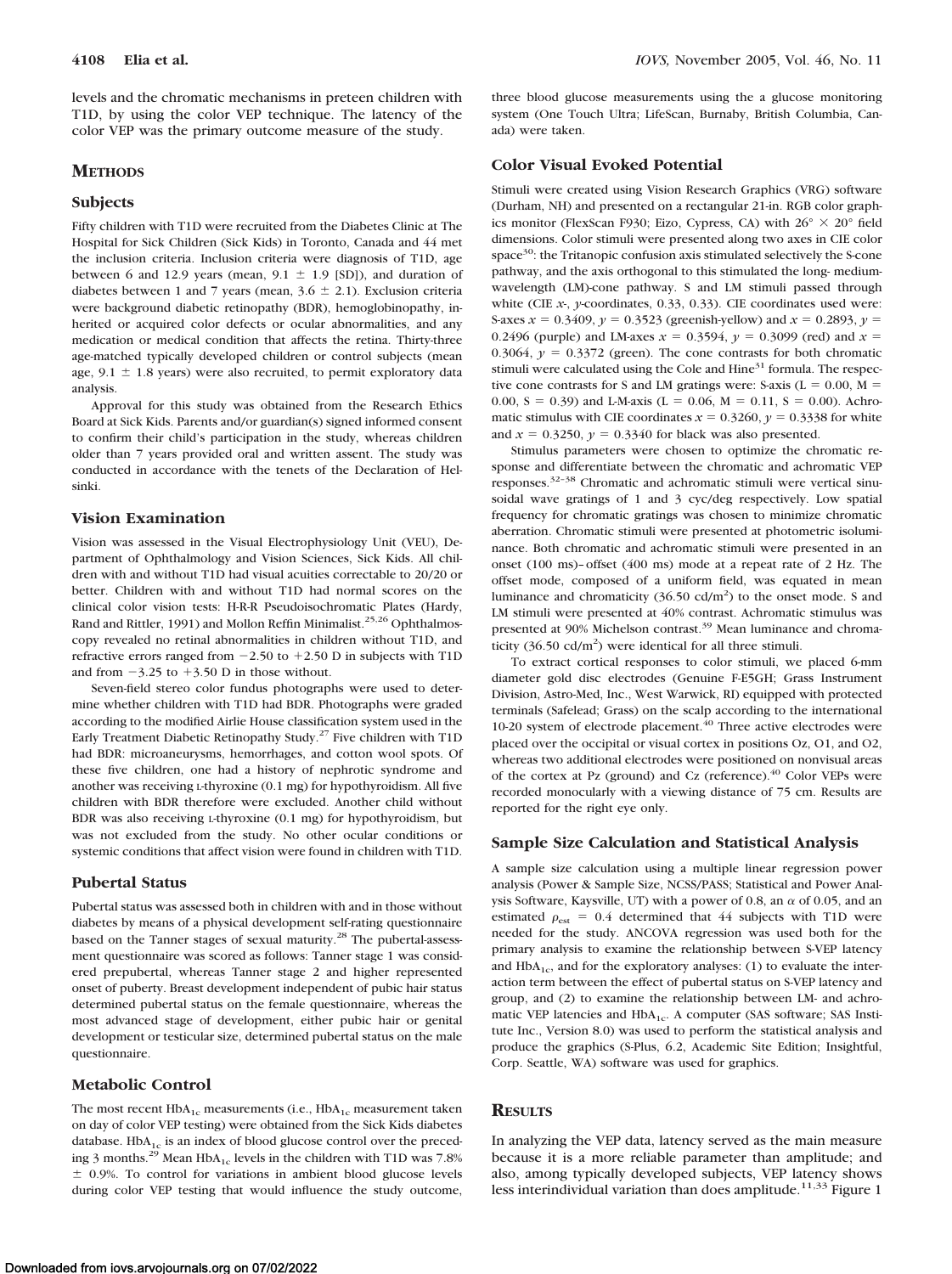

**FIGURE 1.** Color VEP data from an 11-year-old control subject to S (*top*), LM (*middle*), and achromatic (*bottom*) stimuli. *Arrow*: the measure of latency (in milliseconds), from pattern onset (0 ms) to the peak of the response.

shows the characteristic waveforms for the three axes: S, LM, and achromatic.

The latency for chromatic onset–offset VEP data was measured from pattern onset (time of stimulus presentation at 0 ms) to the trough of the first negative component, which is often followed by a positive component.<sup>35</sup> For achromatic onset–offset stimuli, latency was measured from pattern onset to the peak of the first positive component.<sup>39</sup>

The relationship between S-VEP latency and  $HbA_{1c}$  across T1D subjects was determined. The results of the ANCOVA regression modeling S-VEP latency as a function of  $HbA_{1c}$  after adjustment for sex, pubertal status, duration of diabetes, and average ambient blood glucose levels during VEP testing, are summarized in Table 1.

#### **ANCOVA Regression**

**S-VEP Latency Versus HbA<sub>1c</sub>.** The results shown in Table 1 indicate no statistically significant association between S-VEP latency and  $HbA_{1c}$  in preteen children with T1D. The Pearson correlation coefficient between S-VEP latency and  $HbA_{1c}$  was  $\rho = 0.134$  ( $P = 0.3905$ ). The relationship between S-VEP latency and  $HbA_{1c}$  in the children with T1D is shown in Figure 2. The covariates of sex, disease duration, and average ambient blood glucose during VEP testing were also not found to be associated significantly with S-VEP latency.

**TABLE 1.** ANCOVA Regression Modeling S-VEP Latency as a Function of  $HbA_{1c}$ 

| Parameter                    | <b>Estimate</b> | <b>Standard Error</b> | P         |
|------------------------------|-----------------|-----------------------|-----------|
| Intercept                    | 131.10          | 14.98                 | < 0.0001  |
| $HbA_{1c}$                   | 1.76            | 1.93                  | 0.3662    |
| Sex: female vs. male         | 3.21            | 3.61                  | 0.3788    |
| Pubertal Status: prepubertal |                 |                       |           |
| vs. pubertal                 | $-9.52$         | 3.57                  | $0.0114*$ |
| Disease duration             | $-0.44$         | 0.79                  | 0.5827    |
| Average blood glucose        | $-0.02$         | 0.28                  | 0.9288    |

Data are from children with T1D after adjustment for the covariates sex, pubertal status, disease duration, and average ambient blood glucose levels during VEP testing.

\* Statistically significant.



**FIGURE 2.** S-VEP latency as a function of  $HbA_{1c}$  across subjects with T1D (a smoother was used instead of a line from a regression model because a linear regression would force a straight line, irrespective of the actual relationship between S-VEP latency and  $HbA_{1c}$ ).

An association between S-VEP latency and pubertal status was found to be statistically significant. The mean S-VEP latency of pubertal T1D children ( $n = 22$ , 144.27  $\pm$  12.24 ms) was delayed significantly when compared with prepubertal children with T1D ( $n = 20, 134.75 \pm 8.65$  ms; Fig. 3).

Sample S-VEP waveforms of pubertal and prepubertal children with T1D are provided in Figures 4A and 4B, respectively.

To explore further the statistically significant association between S-VEP latency and pubertal status, we computed the interaction term examining the difference in pubertal status effect on S-VEP latency after adjusting for sex between the T1D and control groups. ANCOVA regression results for the interaction term (pubertal status  $\times$  group) are summarized in Table 2.

**Interaction Term Pubertal Status × Group.** The pubertal status effect on S-VEP latency was greater in the T1D group than in the control group (estimate value  $= 6.67$ ). However, this effect was not significant. After a Bonferroni adjustment



**FIGURE 3.** Pubertal status versus S-VEP latency in children with T1D. Pubertal status is categorized into two variables: prepubertal and pubertal. The *line* in the *middle* of the *boxes* represents the median of the distribution. Medians: prepubertal  $= 134.70$  ms; pubertal  $= 145.68$  ms. The data point outside the top fence for the pubertal group represents an outlier.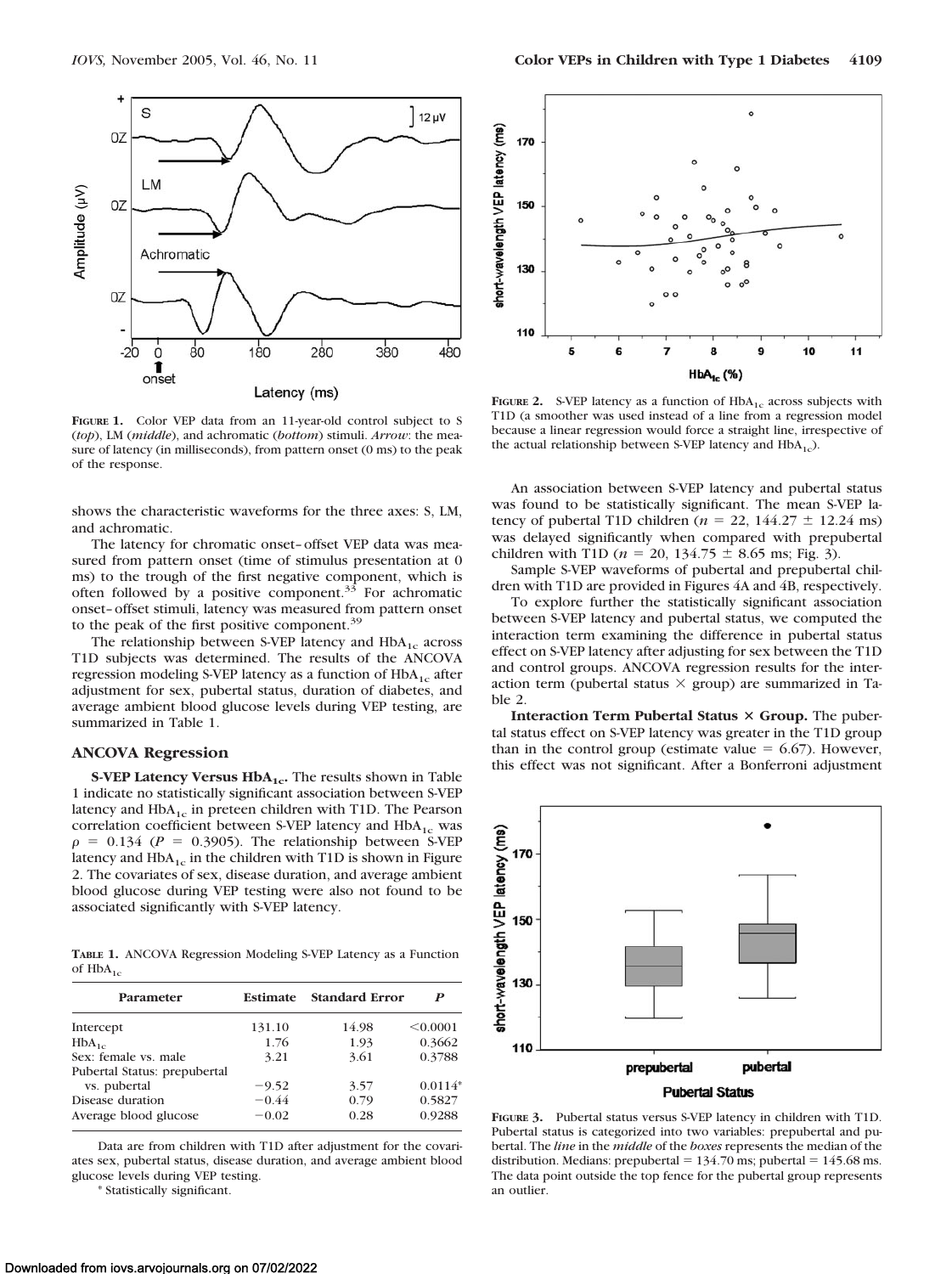# A

Short-Wavelength VEP Waveforms: Pubertal Children with T1D



в

Short-Wavelength VEP Waveforms: Prepubertal Children with T1D



**FIGURE 4.** Sample S-VEP waveforms of (**A**) pubertal and (**B**) prepubertal children with T1D.

for multiple testing, left eye results were similar to right eye results.

Last, the relationships between LM- and achromatic VEP latencies, and  $HbA_{1c}$  across T1D subjects were determined. After adjustment for sex, disease duration, pubertal status, and average ambient blood glucose levels during VEP testing, neither LM- ( $n = 39$ ,  $P = 0.6057$ ) nor achromatic ( $n = 45$ ,  $P =$ 0.7250) VEP latencies were significantly associated with  $HbA<sub>1c</sub>$ . Moreover, covariates including pubertal status were not significantly associated with either LM- or achromatic-VEP latency.

# **DISCUSSION**

The primary objective of this study was to examine the association between  $HbA_{1c}$  and color vision in preteen children with T1D—specifically, the S chromatic pathway. We hypothesized that the S-VEP latency would be associated with  $HbA_{1c}$ levels after adjustment for the covariates sex, pubertal status, duration of diabetes, and average ambient blood glucose levels during VEP testing. However, S-VEP latency was not found to be associated significantly with  $HbA_{1c}$  levels in this cohort of children with T1D. Furthermore, LM- and achromatic VEP latencies also were not associated with  $HbA_{1c}$  levels.

One possible explanation for the lack of association between  $HbA_{1c}$  levels in preteen children with T1D and their S-VEP latencies, contrary to the findings in adults with  $T1D$ ,<sup>11,21–24</sup> is that preteen children with T1D, unlike older individuals with T1D, generally maintain good blood glucose control and low  $HbA_{1c}$  levels  $(<8\%)$ .<sup>3,41,42</sup> As such, children with T1D generally show decreased frequency and/or severity of diabetic retinal complications compared with older individuals with T1D. $3$  The range of HbA<sub>1c</sub> levels in the participants in the present study may have been too restrictive to obtain a significant correlation between S-VEP latency and  $HbA_{1c}$  levels. Indeed, 52% of the diabetes sample in the present study demonstrated good blood glucose control  $(<8\%$  HbA<sub>1c</sub>), whereas 39% were in the 8% to 9%  $HBA_{1c}$  range. Only 9% had an extremely elevated level  $(>9\%$  HbA<sub>1c</sub>).

Instead, we found an association between pubertal status and S-VEP latency in the T1D group. The pubertal T1D group had significantly delayed S-VEP latencies when compared with the prepubertal T1D group. There are several possible explanations for this finding.

A luminance (nonchromatic) artifact resulting from a large field stimulus and/or testing at photometric isoluminance<sup>35,36,38,43</sup> may have contaminated the data. A luminance artifact would appear as an early (approximately 100 ms) positive peak preceding the first negative component or chromatic response.<sup>33</sup> S-responses are more vulnerable to luminance contamination than LM-responses.<sup>36,38,43</sup> The most likely sources of luminance artifact under such conditions are chromatic aberration<sup>35,36,43</sup> and varying macular pigmentation among subjects.<sup>38,43</sup>

Testing with a 3° circular stimulus field along with a restricted number of spatial cycles (3–6 spatial cycles) minimizes luminance artifact in S-VEP responses.<sup>35,36,38,44</sup> We attempted to collect S-VEP responses using a 3° circular blue–yellow stimulus on the most compliant children with and without diabetes (ages,  $\sim$  6–12years). The data collected in this age group were unrepeatable and unreliable. However, we managed to collect S-VEP data on the children by using a 9° circular field. When comparing the morphology of S-VEP responses from the  $26^{\circ} \times 20^{\circ}$  rectangular stimulus and the 9° circular field stimulus, we found that responses to either stimulus produced a predominantly chromatic waveform (i.e., no significant positive peak; Fig. 5). Most important, stimulus field size did not affect S-VEP latency significantly. The test–retest variability for our large  $26^{\circ} \times 20^{\circ}$  rectangular stimulus, which is defined as mean S-VEP latency difference (trial 1minus trial  $2) \pm 1$  SD, was 5.77  $\pm 4.40$  ms. The mean difference in S-VEP latency ( $n = 8, 4.26 \pm 2.11$  ms) between the  $26^{\circ} \times 20^{\circ}$  and  $9^{\circ}$ 

**TABLE 2.** ANCOVA Regression Modeling the Interaction Term Pubertal Status  $\times$  Group

| Parameter                                                     | <b>Estimate</b> | <b>Standard Error</b> | P                |
|---------------------------------------------------------------|-----------------|-----------------------|------------------|
| Intercept                                                     | 143.17          | 2.65                  | < 0.0001         |
| Sex: female vs. male                                          | 2.89            | 2.33                  | 0.2203           |
| Pubertal status: prepubertal<br>vs. pubertal                  | $-9.85$         | 2.99                  | $0.0016*$        |
| Group: control vs. diabetes<br>Pubertal status $\times$ group | $-5.79$<br>6.67 | 3.03<br>4.66          | 0.0603<br>0.1573 |
|                                                               |                 |                       |                  |

The difference in pubertal status effect (difference in mean S-VEP latency between the pubertal and prepubertal subgroups) on S-VEP latency between the T1D and control groups after adjusting for sex. Main effects in the model are pubertal status and group.

\* Statistically significant.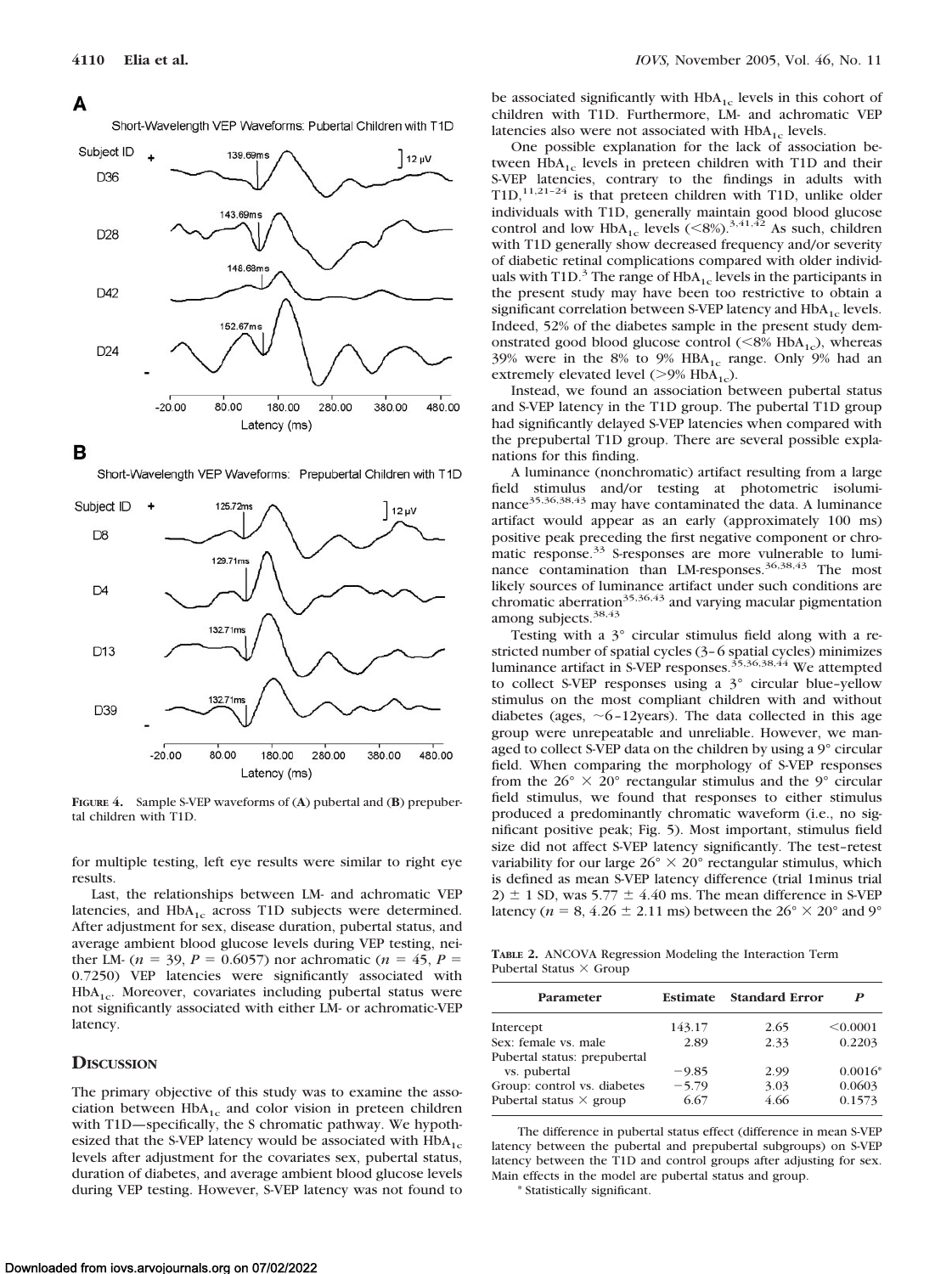

**FIGURE 5.** Sample S-VEP waveforms from one control subject (C23) and two children with T1D (D40, D46) comparing the time to respond (latency) to short-wavelength stimuli of different sizes and shapes: 26°  $\times$  20 $^{\circ}$  rectangular field versus 9 $^{\circ}$  circular field.

stimulus fell within the test-retest variability of the  $26^{\circ} \times 20^{\circ}$ stimulus, confirming that S-VEP latency was not affected by our large field stimulus.

The results of our pilot work are similar to those of Rabin et al.33 Both studies showed that using a large-field monitor does not alter the VEP waveform (no positive peak  $=$  no luminance contamination), nor does it change significantly the latency (time to respond to stimulus) of the negative-going component. Furthermore, even though testing at photometric isoluminance has been reported to contaminate chromatic responses, small deviations from perceptual isoluminance minimally distort the shape of the chromatic waveform; and, most important, latency the main measure of the color VEP is not altered significantly.<sup>33</sup> Consequently, the delay in S-VEP responses found in the pubertal children with T1D does not appear to arise as a result of luminance contamination.

Second, the effect of the pubertal status, per se, must also be examined. Because the interaction term was not statistically significant, the delay in S-VEP latency in the pubertal children with T1D may not be a phenomenon that is confined to the diabetes group. However, this study was not designed to compute the interaction term. With sufficient power and sample size, the difference in pubertal status effect on S-VEP latency between the two groups may have been significant and confined to the diabetes groups, as pubertal status effect on S-VEP latency was greater in the diabetes group than in the control group.

Furthermore, the neural pathways that process chromatic information are not mature or adultlike until the onset of puberty, which occurs usually between 12 and 14 years.<sup>45</sup> At this time, the morphology of the chromatic VEP waveform changes from a positive-negative to the classic negative-positive, causing a subtle shift in latency ((i.e., earlier or shorter).<sup>45</sup> However, because earlier latencies were not seen in pubertal children with T1D, the effect of pubertal status on S-VEP latency in the diabetes group is unlikely to be due to maturation of the visual system.

Alternatively, pubertal status may be a marker of blood glucose elevations, which in turn may contribute to the observed significant association between pubertal status and S-VEP latency in the diabetes group. Major changes in the hormonal environment of adolescents with T1D during puberty

are thought to be responsible for reduced metabolic control and increased  $HbA_{1c}$  levels during this stage of development.<sup>3,41,42,46</sup> Poor metabolic control is often attributed to abnormalities in the growth hormone/insulin-like growth factor (GH/IGF)-1 axis, which cause spontaneous hypersecretion of GH and reduction of circulating IGF-1. $47,48$  Consequently, insulin sensitivity or the ability of insulin to stimulate glucose uptake into peripheral tissues may be reduced in adolescents with T1D, thereby resulting in poor metabolic control.<sup>47,48</sup> However, because mean  $HbA_{1c}$  in the pubertal group ( $HbA_{1c}$ , 7.8%; range: 6%–10.7%) was similar to that of the prepubertal group (HbA<sub>1c</sub>, 7.8%; range: 6.5%-9.5%), metabolic control in the present study does not seem to explain the S-VEP latency delay in pubertal children with T1D.

S-cone sensitivity reduction or S-deficiency in adults with T1D is associated with duration-dependent lens yellowing.<sup>49</sup> The lenses of young adults (median, 30 years) with T1D, with a long disease duration (median, 21 years), become yellow at an accelerated rate when compared with those of nondiabetic control subjects.<sup>50</sup> Moreover, premature lens yellowing in T1D has been attributed in part to elevated blood glucose levels, which may lead to the accelerated glycosylation of lens proteins.<sup>50,51</sup> In the present study, however, the pubertal children with T1D were young (mean age, 10 years), had good glucose control (mean  $HbA_{1c}$ , 7.8%), and had a short disease duration (mean disease duration, 4.3 years), and therefore this explanation is unlikely.

Last, the retina is an insulin-sensitive tissue.<sup>52</sup> Retinal electrophysiology has demonstrated a dose-dependent reduction in the amplitudes of both the a- and b-wave components of the electroretinogram after administration of insulin in vitro.<sup>53</sup> Abnormal levels of insulin are needed by children with T1D, which are typically increased to control for elevation in  $HbA_{1c}$ during puberty.<sup>42,48,54</sup> As insulin dosage administered in units per kilogram body weight does not increase significantly during the early stages of puberty,  $41,42$  changing insulin levels during puberty is an unlikely explanation of delayed S-VEP latency.

In light of recent findings by Verrotti et al.,<sup>55</sup> which showed an association between delayed VEP latencies in response to a luminance pattern-reversal stimulus and high  $HbA_{1c}$  levels (mean  $HbA_{1c}$ , 9.4%) in adolescents between the ages of 10 to 19, it is important to study the chromatic mechanisms of older adolescents as well as young adults with T1D. Because the short-wavelength deficit in T1D is a functional change that arises before the onset of diabetic retinopathy it is also important to determine whether the S-VEP latency delay in pubertal children with T1D changes over time and whether this change could be a predictive marker for the onset of background diabetic retinopathy.

In summary, pubertal status, rather than metabolic control, disease duration, sex, and average ambient blood glucose during VEP testing, appears to delay S-VEP latency in pubertal children with T1D. Factors such as chromatic VEP maturation, hormonal milieu, hyperopic refractive error, lens yellowing, hypoglycemia, and attention deficits cannot explain the delay in S-VEP latency of pubertal children with T1D. However, further investigation into the pubertal status effect on S-VEP latency in the diabetes group is needed, since this effect seemed to be greatest in the diabetes group, even though the interaction term was not found to be statistically significant.

# *Acknowledgments*

The authors thank Carole Panton, Assistant Director of the VEU, for invaluable comments and criticisms after reviewing the manuscript; Thomas Wright, research technologist, for excellent technical assistance with the color VEP and for help with the illustrations; ophthal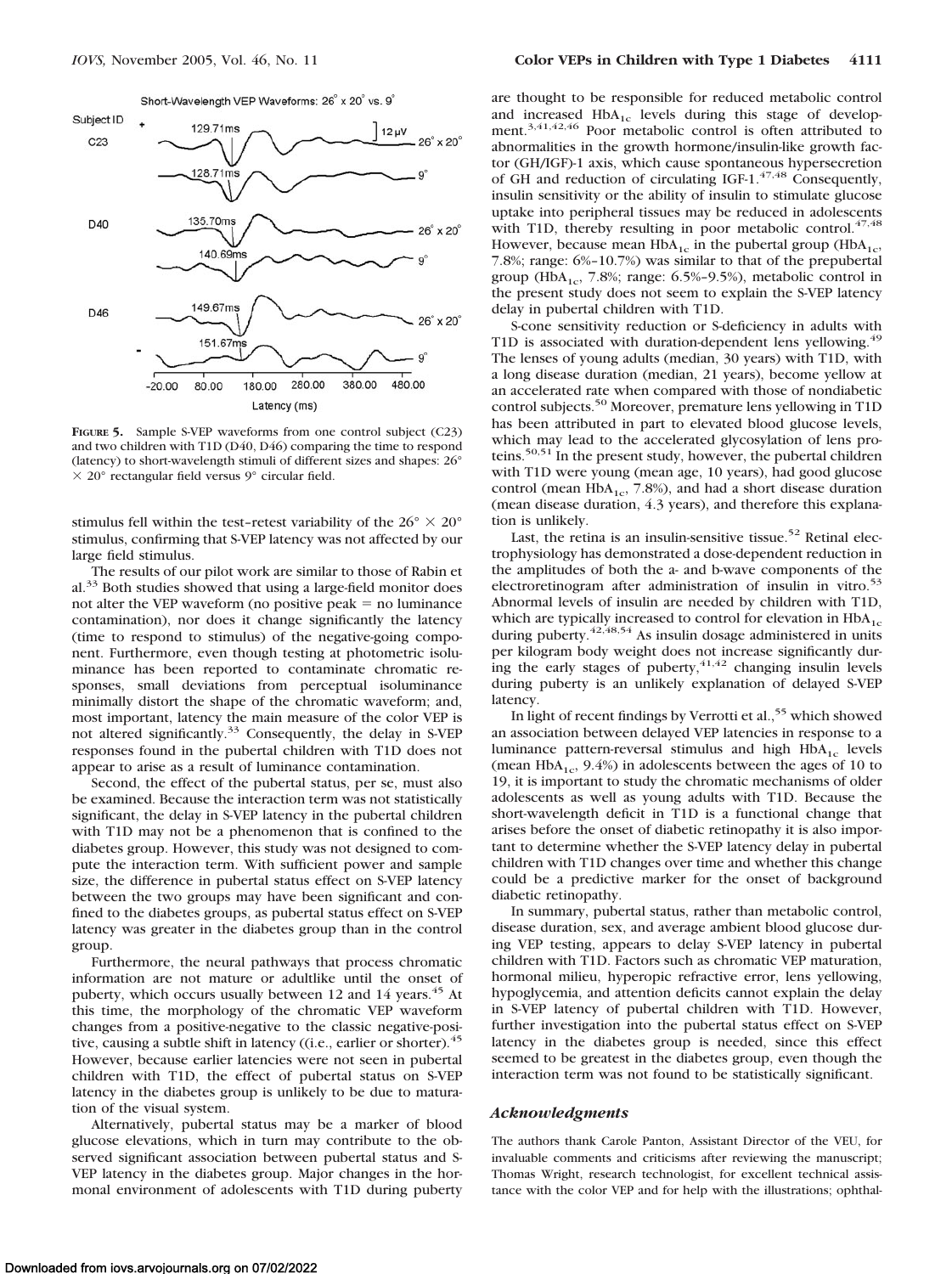mic imaging specialists Leslie MacKeen and Cynthia Vandenhoven for obtaining fundus photographs in the children with T1D; Joyce Robinson, Administrative Assistant in the Division of Endocrinology, for helping to identify the children with T1D who were eligible to take part in the study; and all the participants for their cooperation in the study.

#### *References*

- 1. American Diabetes Association. http://www.diabetes.org/diabetesstatistics/eye-complications.jsp. Accessed 2004.
- 2. Canadian Diabetes Association. Clinical Practice Guidelines. www. diabetes.ca/cpg2003. Accessed 2004.
- 3. Diabetes Control and Complications Trial (DCCT). Effects of intensive diabetes treatment on the development and progression of long-term complications in adolescents with insulin-dependent diabetes mellitus. *J Pediatr*. 1994;125:177–188.
- 4. Bresnick GH. Diabetic retinopathy viewed as a neurosensory disorder. *Arch Ophthalmol*. 1986;104:989–990.
- 5. Ewing FM, Deary IJ, McCrimmon RJ, Strachan MW, Frier BM. Effect of acute hypoglycemia on visual information processing in adults with type 1 diabetes mellitus. *Physiol Behav*. 1998;64:653–660.
- 6. Lieth E, Gardner TW, Barber AJ, Antonetti DA. Retinal neurodegeneration: early pathology in diabetes. *Clin Exp Ophthalmol*. 2000;28:3–8.
- 7. Ewing FM, Deary IJ, Strachan MW, Frier BM. Seeing beyond retinopathy in diabetes: electrophysiological and psychophysical abnormalities and alterations in vision. *Endocr Rev*. 1998;19:462– 476.
- 8. Greco AV, Di Leo MA, Caputo S, et al. Early selective neuroretinal disorder in prepubertal type 1 (insulin-dependent) diabetic children without microvascular abnormalities. *Acta Diabetol*. 1994; 31:98–102.
- 9. Yamamoto S, Kamiyama M, Nitta K, Yamada T, Hayasaka S. Selective reduction of the S cone electroretinogram in diabetes. *Br J Ophthalmol*. 1996;80:973–975.
- 10. Crognale MA, Switkes E, Rabin J, et al. Application of the spatiochromatic visual evoked potential to detection of congenital and acquired color-vision deficiencies. *J Opt Soc Am A*. 1993;10:1818– 1825.
- 11. Schneck ME, Fortune B, Switkes E, Crognale M, Adams AJ. Acute effects of blood glucose on chromatic visually evoked potentials in persons with diabetes and in normal persons. *Invest Ophthalmol Vis Sci*. 1997;38:800–810.
- 12. Kinnear PR, Aspinall PA, Lakowski R. The diabetic eye and colour vision. *Trans Ophthalmol Soc UK*. 1972;92:69–78.
- 13. Roy MS, McCulloch C, Hanna AK, Mortimer C. Colour vision in long-standing diabetes mellitus. *Br J Ophthalmol*. 1984;68:215– 217.
- 14. Bresnick GH, Condit RS, Palta M, et al. Association of hue discrimination loss and diabetic retinopathy. *Arch Ophthalmol*. 1985;103: 1317–1324.
- 15. Hardy KJ, Lipton J, Scase MO, Foster DH, Scarpello JH. Detection of colour vision abnormalities in uncomplicated type 1 diabetic patients with angiographically normal retinas. *Br J Ophthalmol*. 1992;76:461–464.
- 16. Kurtenbach A, Flogel W, Erb C. Anomaloscope matches in patients with diabetes mellitus. *Graefes Arch Clin Exp Ophthalmol*. 2002; 240:79–84.
- 17. Verrotti A, Lobefalo L, Chiarelli F, et al. Colour vision and persistent microalbuminuria in children with type-1 (insulin-dependent) diabetes mellitus: a longitudinal study. *Diabetes Res Clin Pract*. 1995;30:125–130.
- 18. Kurtenbach A, Schiefer U, Neu A, Zrenner E. Preretinopic changes in the colour vision of juvenile diabetics. *Br J Ophthalmol*. 1999a; 83:43–46.
- 19. Kurtenbach A, Schiefer U, Neu A, Zrenner E. Development of brightness matching and colour vision deficits in juvenile diabetics. *Vision Res*. 1999;39:1221–1229.
- 20. Giusti C. Lanthony 15-Hue Desaturated Test for screening of early color vision defects in uncomplicated juvenile diabetes. *Jpn J Ophthalmol*. 2001;45:607–611.
- 21. Muntoni S, Serra A, Mascia C, Songini M. Dyschromatopsia in

diabetes mellitus and its relation to metabolic control. *Diabetes Care*. 1982;5:375–378.

- 22. Trick GL, Burde RM, Gordon MO, Santiago JV, Kilo C. The relationship between hue discrimination and contrast sensitivity deficits in patients with diabetes mellitus. *Ophthalmology*. 1988;95: 693–698.
- 23. Hardy KJ, Scarpello JH, Foster DH. Relation between blood glucose control over 3 months and colour discrimination in insulin dependent diabetic patients without retinopathy. *Br J Ophthalmol*. 1995a;79:300.
- 24. Volbrecht VJ, Schneck ME, Adams AJ, Linfoot JA, Ai E. Diabetic short-wavelength sensitivity: variations with induced changes in blood glucose level. *Invest Ophthalmol Vis Sci*. 1994;35:1243– 1246.
- 25. Mollon JD, Astell, S., Reffin JP. A minimalist test of colour vision. In: Drum B, Morelan JD, Serra A, eds. *Colour Vision Deficiencies X.* Dordrecht, The Netherlands; Kluwer Academic Publishers; 1991:59–67.
- 26. Shute RH, Westall CA. Use of the Mollon-Reffin minimalist color vision test with young children. *J AAPOS.* 2000;4:366–372.
- 27. Early Treatment Diabetic Retinopathy Study. Grading diabetic retinopathy from stereoscopic color fundus photographs: an extension of the modified Airlie House classification. ETDRS report number 10. Early Treatment Diabetic Retinopathy Study Research Group. *Ophthalmology*. 1991;98:786–806.
- 28. Morris N, Udry JR. Validation of a self-administered instrument to assess stage of adolescent development. *J Youth Adolesc*. 1980;9: 271–280.
- 29. Gabbay KH, Hasty K, Breslow JL, et al. Glycosylated hemoglobins and long-term blood glucose control in diabetes mellitus. *J Clin Endocrinol Metab*. 1977;44:859–864.
- 30. Smith VC, Pokorny J. Spectral sensitivity of the foveal cone photopigments between 400 and 500 nm. *Vision Res*. 1975;15:161– 171.
- 31. Cole GR, Hine T. Computation of cone contrasts for color vision research. *Behav Res Methods Instr Comput.* 1992;24:22–27.
- 32. Kulikowski JJ, Murray IJ, Parry NRA. *Electrophysiological Correlates of Chromatic-Opponent and Achromatic Stimulation in Man.* Dordrecht, The Netherlands: Kluwer Academic Publishers; 1989;145–152.
- 33. Rabin J, Switkes E, Crognale M, Schneck ME, Adams AJ. Visual evoked potentials in three-dimensional color space: correlates of spatio-chromatic processing. *Vision Res*. 1994;34:2657–2671.
- 34. Robson AG, Kulikowski JJ. Verification of human visual evoked potentials (VEPs) elicited by gratings containing tritanopic pairs of hues (Abstract). *J Physiol*. 1995;485:22.
- 35. Kulikowski JJ, Robson AG, McKeefry DJ. Specificity and selectivity of chromatic visual evoked potentials. *Vision Res*. 1996;36:3397– 3401.
- 36. Kulikowski JJ, McKeefry DJ, Robson AG. Selective stimulation of colour mechanisms: an empirical perspective. *Spat Vis*. 1997;10: 379–402.
- 37. Robson AG, Kulikowski JJ, Korostenskaja M, Neveu MM, Hogg CR, Holder GE. Integration times reveal mechanisms responding to isoluminant chromatic gratings: a two-centre visual evoked potential study. In: Mollon JD, Pokorny J, Knoblauch K, eds. *Normal or Defective Colour Vision.* London: Oxford University Press; 2003.
- 38. Robson A, Holder GE, Fitzke FW, Moreland JD, Kulikowski JJ. Subject-specific macular pigmentation influences the selectivity of chromatic VEPs (Abstract). 41st International Symposium of the International Society for Clinical Electrophysiology of Vision (ISCEV), Nagoya, Japan, April 2003.
- 39. Harding GF, Odom JV, Spileers W, Spekreijse H. Standard for visual evoked potentials 1995. The International Society for Clinical Electrophysiology of Vision. *Vision Res*. 1996;36:3567–3572.
- 40. Jasper. Report of the committee on methods of clinical examination in electroencephalography. *Electroencephalogr Clin Neurophysiol*. 1958;10:370–375.
- 41. Daneman D, Wolfson DH, Becker DJ, Drash AL. Factors affecting glycosylated hemoglobin values in children with insulin-dependent diabetes. *J Pediatr*. 1981;99:847–853.
- 42. Mortensen HB, Robertson KJ, Aanstoot HJ, et al. Insulin management and metabolic control of type 1 diabetes mellitus in child-